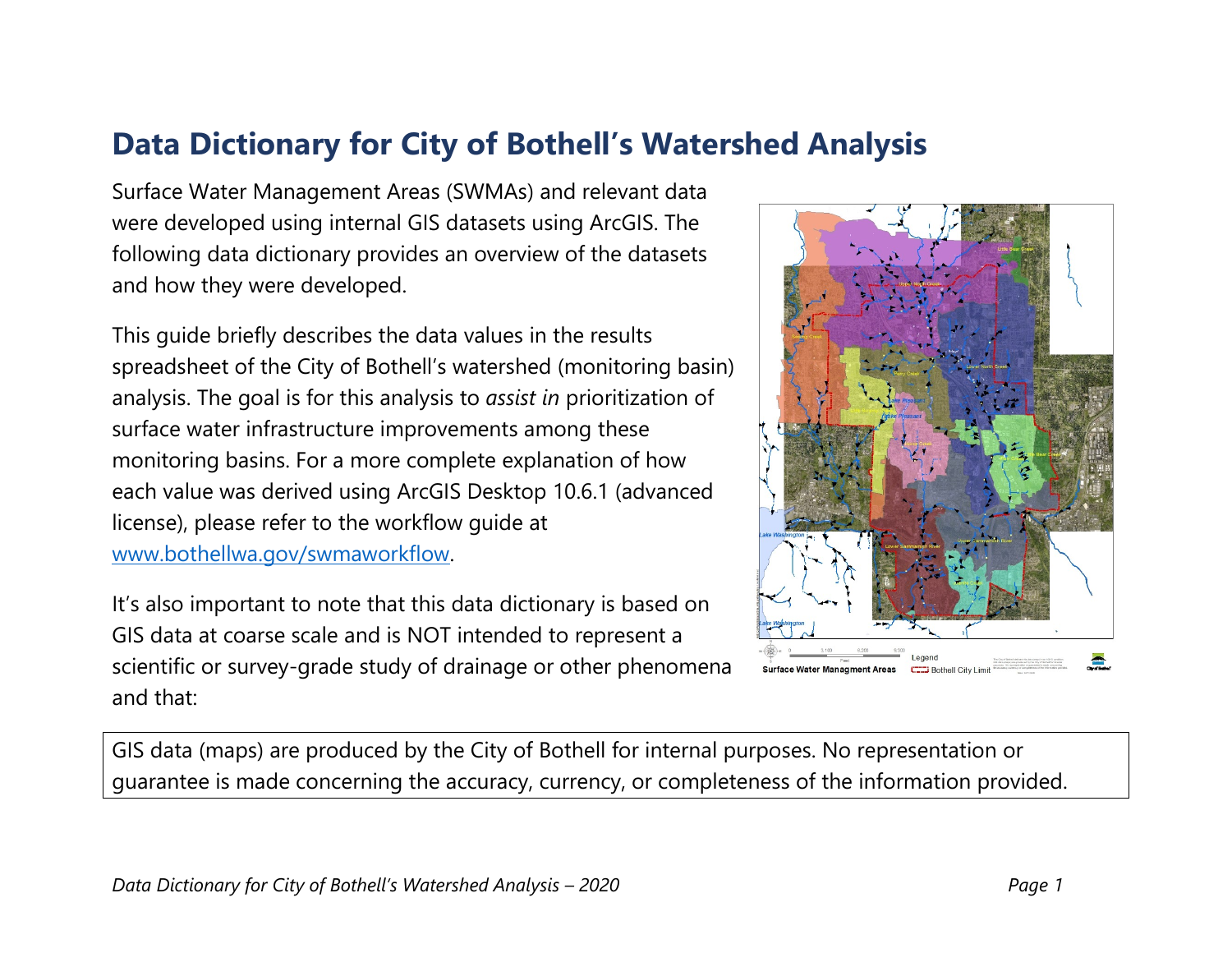| <b>Data Value</b>                          | <b>Units</b> | <b>Description</b>                                                                                                                                                                                                                                 |
|--------------------------------------------|--------------|----------------------------------------------------------------------------------------------------------------------------------------------------------------------------------------------------------------------------------------------------|
| <b>Area</b>                                |              |                                                                                                                                                                                                                                                    |
| <b>Total Area</b>                          | sqmi         | The total area of the monitoring basin that is covered by the<br>catchments of tributaries that intersect Bothell's city limits (see<br>PDF map).                                                                                                  |
| <b>Bothell City Portion</b>                | sqmi         | The area of the monitoring basin that is within Bothell's city<br>limits.                                                                                                                                                                          |
| <b>Bothell City Portion</b>                | %            | The percentage of the monitoring basin that is within Bothell's<br>city limits.                                                                                                                                                                    |
| <b>Land Use</b>                            |              |                                                                                                                                                                                                                                                    |
| <b>Single Family</b><br><b>Residential</b> | %            | The percentage of the monitoring basin within Bothell city<br>limits that is covered by "Single Family Residential" land use.<br>Single Family Residential: includes: houses, townhomes, mobile<br>homes, & manufactured homes                     |
| <b>Multi-Family</b><br><b>Residential</b>  | %            | The percentage of the monitoring basin within Bothell's city<br>limits that is covered by "Multi-Family Residential" land use.<br><b>Multifamily Residential: includes apartments and condos where</b><br>no commercial use on ground floor exists |
| <b>Total Residential</b>                   | %            | Sum of the above two percentages.                                                                                                                                                                                                                  |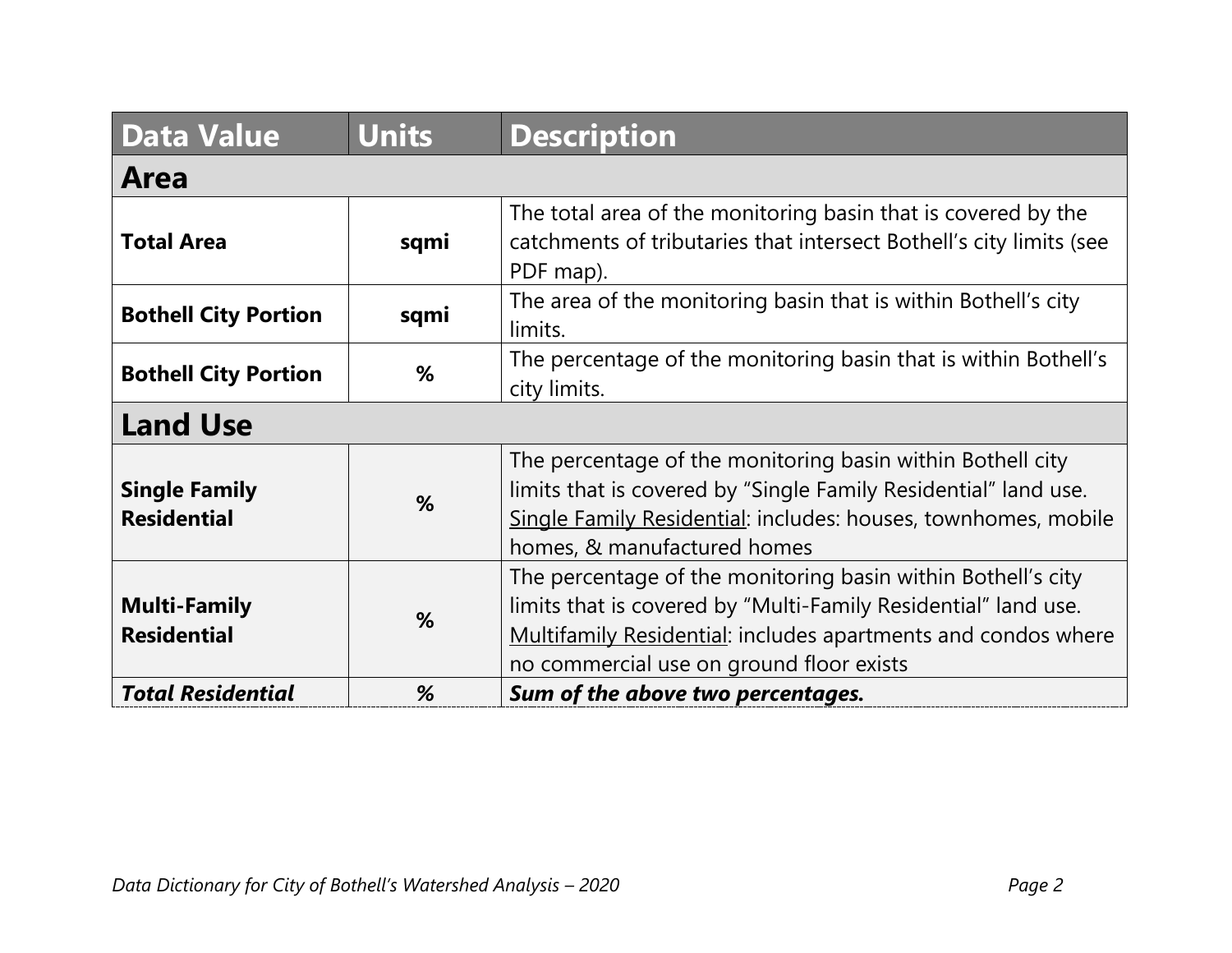| <b>Data Value</b>                                          | <b>Units</b> | <b>Description</b>                                                                                                                                                                                                                                                                    |
|------------------------------------------------------------|--------------|---------------------------------------------------------------------------------------------------------------------------------------------------------------------------------------------------------------------------------------------------------------------------------------|
| <b>High Use</b><br><b>Commercial</b>                       | %            | The percentage of the monitoring basin within Bothell city<br>limits that is covered by "High Use Commercial" land use.<br>High Use Commercial: includes areas with oil water separators<br>such as restaurants, gas stations, etc. Oil water separators are<br>in storm site layers. |
| <b>General Use</b><br><b>Commercial</b>                    | %            | The percentage of the monitoring basin within Bothell city<br>limits that is covered by "General Use Commercial" land use.<br>General Commercial: includes office, retail, public facilities,<br>schools, churches, etc.                                                              |
| <b>Industrial</b>                                          | %            | The percentage of the monitoring basin within Bothell city<br>limits that is covered by "Industrial" land use.<br>Industrial: includes sites such as Romac, Philips Healthcare,<br>Seattle Times Printing Plant, etc.                                                                 |
| <b>Total Commercial</b>                                    | %            | Sum of the above three percentages.                                                                                                                                                                                                                                                   |
| <b>Mixed Use</b><br>(Residential and<br><b>Commercial)</b> | %            | The percentage of the monitoring basin within Bothell city<br>limits that is covered by "Mixed Use (Residential and<br>Commercial)" land use.<br>Mixed Use: Includes areas where residential buildings are on<br>top of commercial such as SHAG.                                      |
| <b>Active Use Parks</b>                                    | %            | The percentage of the monitoring basin within Bothell city<br>limits that is covered by "Active Use Parks" land use.<br>Active Use: Includes ballfields, areas with restrooms,<br>playgrounds, etc.                                                                                   |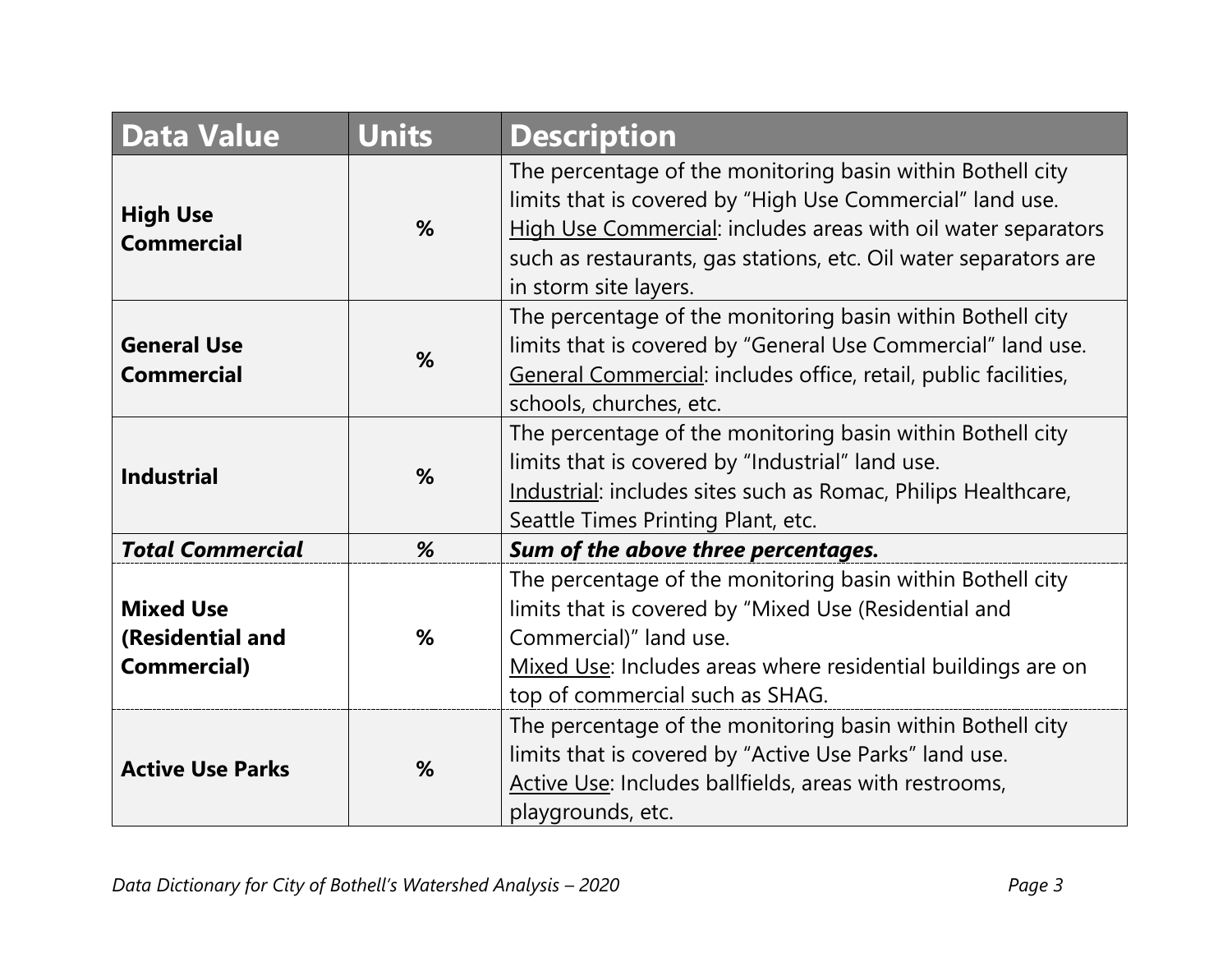| <b>Data Value</b>                                           | <b>Units</b> | <b>Description</b>                                                                                                                                                                                                                                                                 |
|-------------------------------------------------------------|--------------|------------------------------------------------------------------------------------------------------------------------------------------------------------------------------------------------------------------------------------------------------------------------------------|
| <b>Passive Use Parks</b>                                    | %            | The percentage of the monitoring basin within Bothell city<br>limits that is covered by "Passive Use Parks" land use.<br>Passive Use: Areas of passive recreation                                                                                                                  |
| <b>Total Parks and</b><br><b>Open Space</b>                 | %            | Sum of the above two percentages.                                                                                                                                                                                                                                                  |
| <b>Natural Areas</b><br>(Streams, wetlands,<br>and buffers) | %            | The percentage of the monitoring basin within Bothell city<br>limits that is covered by "Natural Areas (Streams, wetlands, and<br>buffers)" land use.<br>Natural Areas: Includes streams, wetlands, and buffers                                                                    |
| <b>Undeveloped</b>                                          | %            | The percentage of the monitoring basin within Bothell city<br>limits that is covered by "Undeveloped" land use.<br>Undeveloped: Use the vacant layer for this category to find<br>areas with potential of future development                                                       |
| <b>Right-of-Way</b>                                         | %            | The percentage of the monitoring basin within Bothell city<br>limits that is covered by "Right-of-Way" land use.<br>Right-of-Way: As land use was defined at the parcel level, the<br>"right-of-way" land use fills in the gaps between parcels within<br>the Bothell city limits. |
| <b>Land Cover</b>                                           |              |                                                                                                                                                                                                                                                                                    |
| <b>Impervious</b>                                           | %            | The percentage of the monitoring basin within Bothell city<br>limits that is covered by an impervious surface. This includes all<br>impervious surfaces of roadways (below), buildings, parking<br>lots, driveways, walkways, patios, decks, and miscellaneous.                    |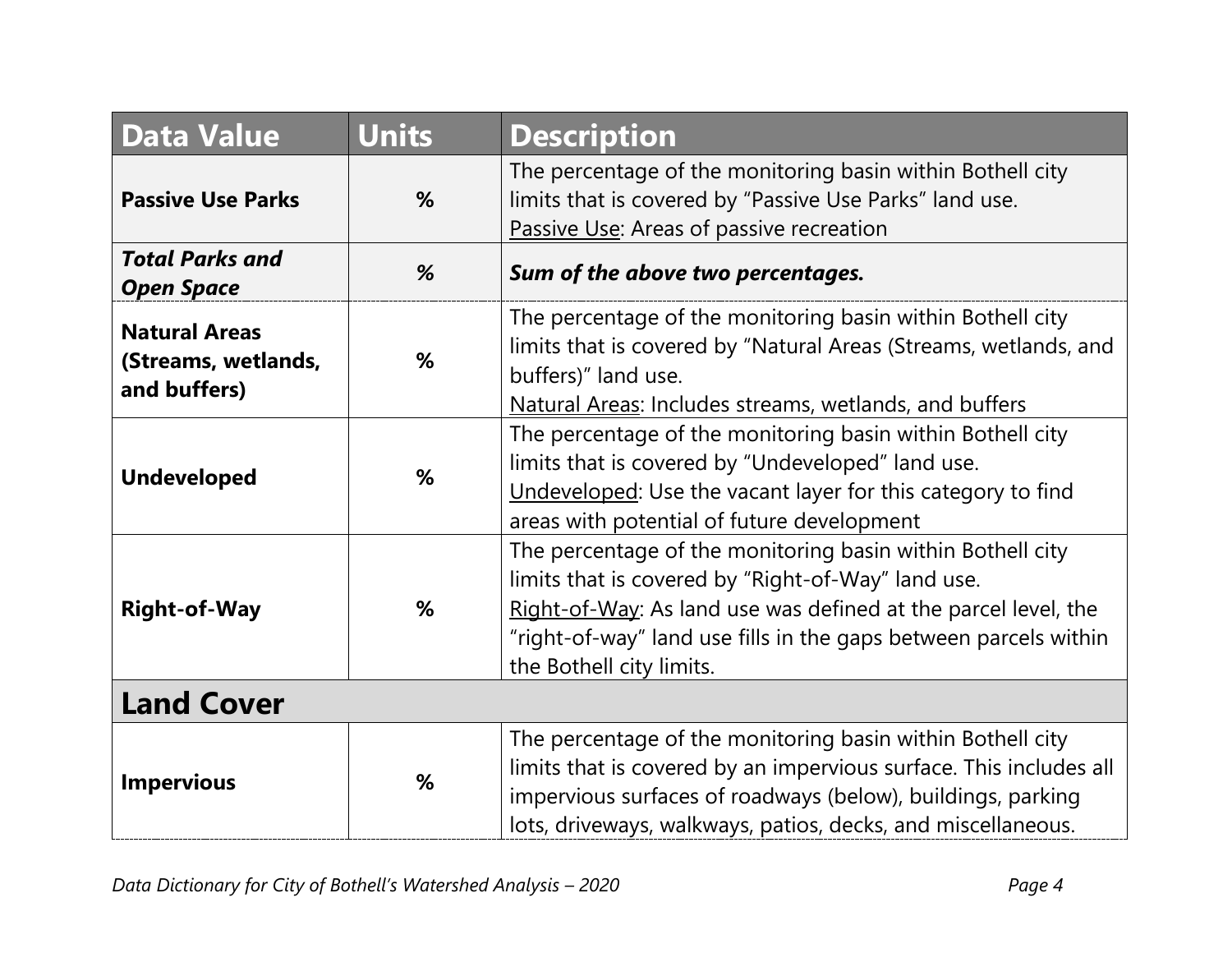| <b>Data Value</b>                                                            | <b>Units</b> | <b>Description</b>                                                                                                                                                                                                                                                              |
|------------------------------------------------------------------------------|--------------|---------------------------------------------------------------------------------------------------------------------------------------------------------------------------------------------------------------------------------------------------------------------------------|
| <b>Limited Access Roads</b>                                                  | %            | The percentage of the monitoring basin within Bothell city<br>limits that is covered by impervious road surface that is part of<br>a limited access highway. This includes I-405, the eastern<br>portion of SR 522, and all associated on-ramps and off-ramps.                  |
| <b>Arterial Roads</b>                                                        | %            | The percentage of the monitoring basin within Bothell city<br>limits that is covered by <i>impervious</i> road surface that is part of<br>an arterial roadway. This includes all major, minor, and<br>collector arterials that aren't classified as limited access<br>highways. |
| <b>Local Roads</b>                                                           | %            | The percentage of the monitoring basin within Bothell city<br>limits that is covered by <i>impervious</i> road surface that is part of<br>a local roadway. This includes every road that is not classified<br>as either a limited access highway or arterial roadway.           |
| <b>Total Road Surface</b>                                                    | %            | Sum of the above three percentages.                                                                                                                                                                                                                                             |
| <b>Tree Canopy</b>                                                           | %            | The percentage of the monitoring basin within Bothell city<br>limits that is covered by tree canopy. This may overlap with<br>impervious surface in some areas.                                                                                                                 |
| <b>Physical Geography</b>                                                    |              |                                                                                                                                                                                                                                                                                 |
| <b>Very Severely Erosive</b><br>Soils (Class V) on<br><b>Slopes over 40%</b> | %            | The percentage of the monitoring basin within Bothell city<br>limits that is covered by "very severely erosive" soil (Class V)<br>and is on a steep slope over 40%.                                                                                                             |
| <b>Natural Areas</b>                                                         |              |                                                                                                                                                                                                                                                                                 |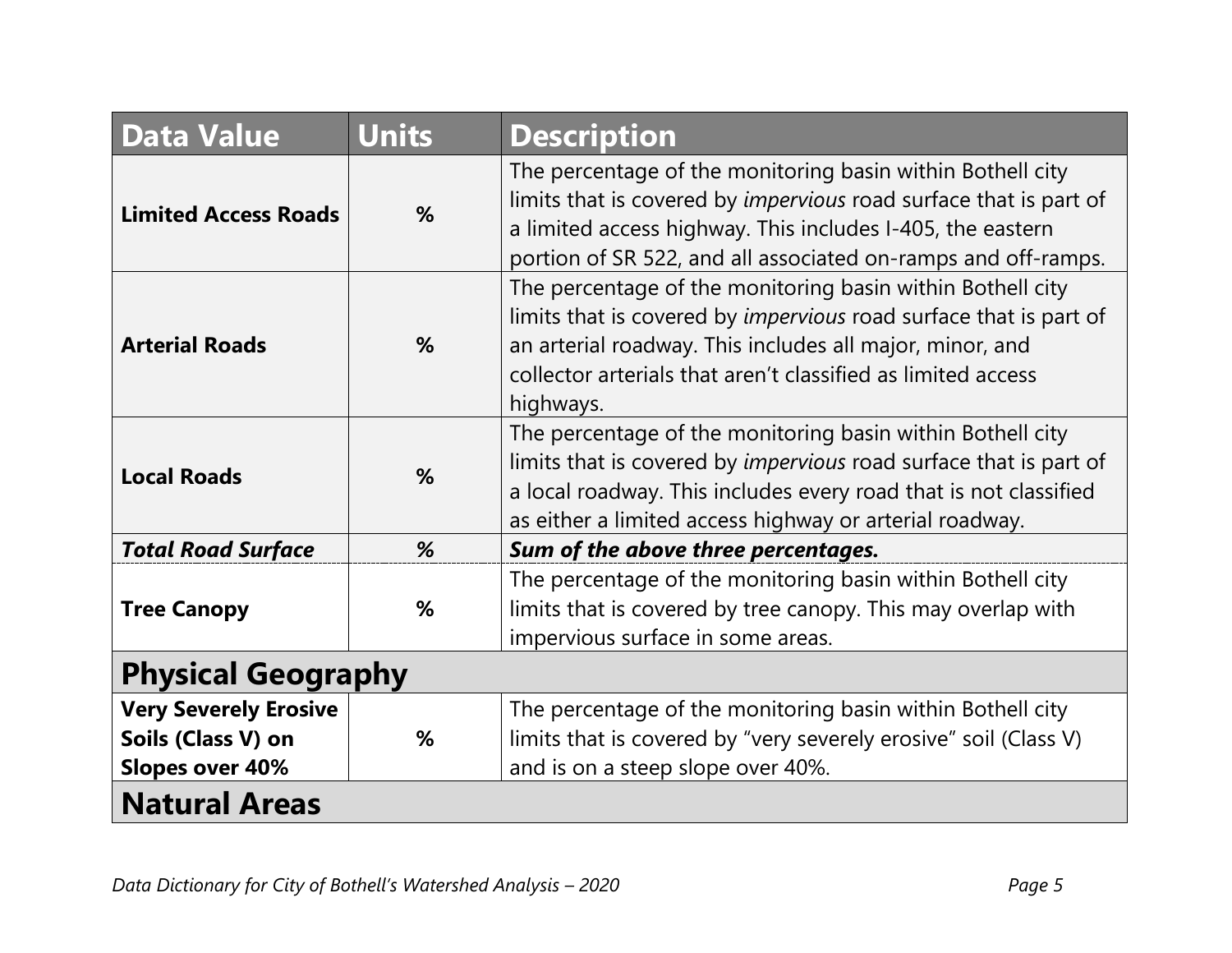| <b>Data Value</b>                       | Units   | <b>Description</b>                                                                                                                                                                           |
|-----------------------------------------|---------|----------------------------------------------------------------------------------------------------------------------------------------------------------------------------------------------|
| <b>Wetland Area</b>                     | %       | The percentage of the monitoring basin within Bothell city<br>limits that is covered by wetlands.                                                                                            |
| <b>Wetland Area +</b><br><b>Buffers</b> | %       | The percentage of the monitoring basin within Bothell city<br>limits that is covered by wetlands or their associated buffers.                                                                |
| <b>Rivers and Streams</b>               | mi/sqmi | The density of rivers and streams (including piped streams)<br>within the portion of the monitoring basin within Bothell city<br>limits.                                                     |
| <b>Storm Infrastructure</b>             |         |                                                                                                                                                                                              |
| <b>Pipes and Culverts</b>               | mi/sqmi | The density of pipes and culverts (including piped streams and<br>detention pipes, but not piped trenches) within the portion of<br>the monitoring basin within Bothell city limits.         |
| <b>Ditches</b>                          | mi/sqmi | The density of stormwater ditches (not bioswales) within the<br>portion of the monitoring basin within Bothell city limits.                                                                  |
| <b>BioSwales</b>                        | mi/sqmi | The density of bioswales within the portion of the monitoring<br>basin within Bothell city limits.                                                                                           |
| <b>Trenches</b>                         | mi/sqmi | The density of trenches (including infiltration, dispersion, and<br>interceptor trenches, and trenches with pipes) within the<br>portion of the monitoring basin within Bothell city limits. |
| <b>Total Conveyance</b>                 | mi/sqmi | Sum of the above four densities.                                                                                                                                                             |
| <b>Catch Basins</b>                     | #/sqmi  | The density of catch basins within the portion of the<br>monitoring basin within Bothell city limits.                                                                                        |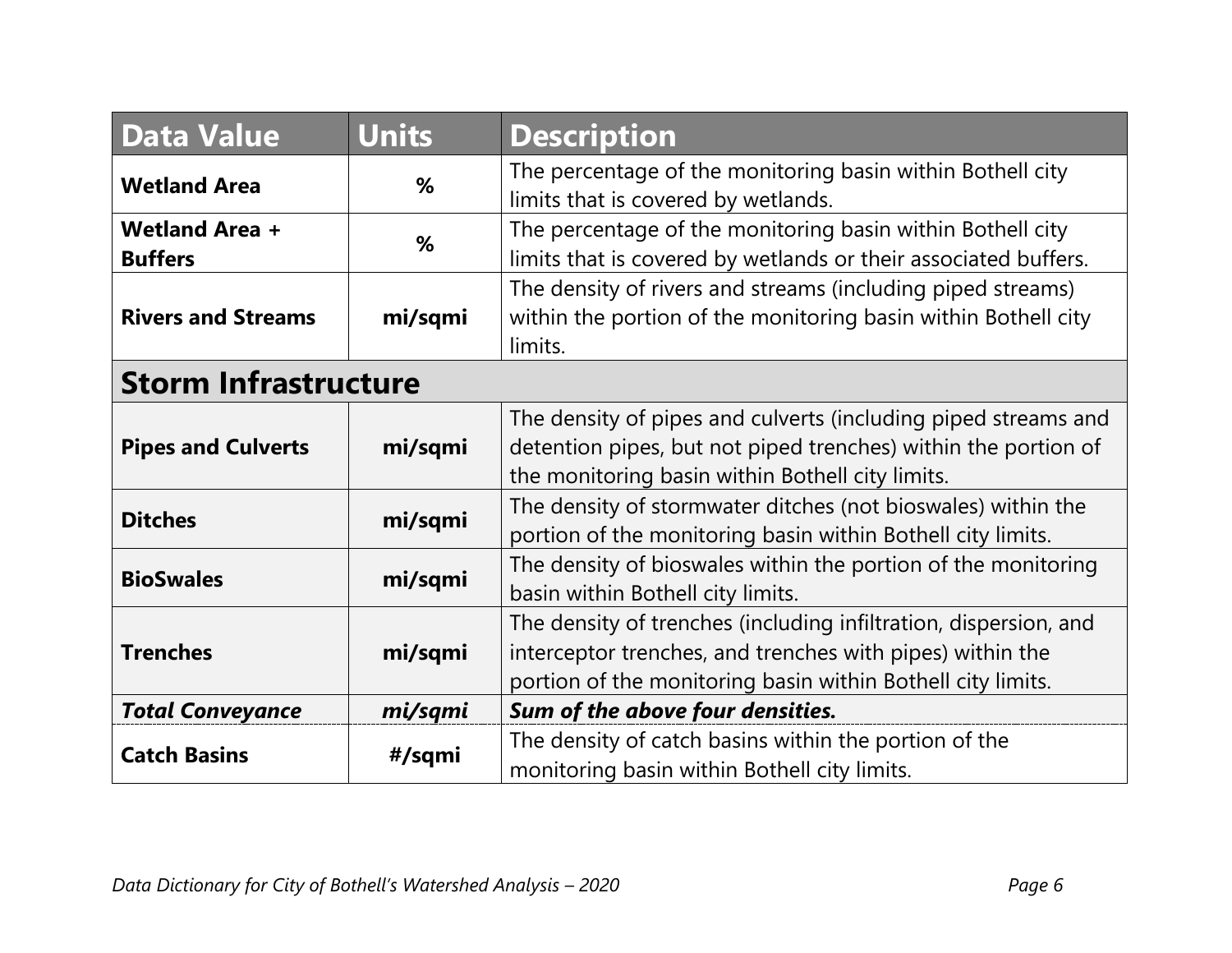| <b>Data Value</b>                                                             | <b>Units</b> | <b>Description</b>                                                                                                                                                                          |
|-------------------------------------------------------------------------------|--------------|---------------------------------------------------------------------------------------------------------------------------------------------------------------------------------------------|
| <b>Control Structures</b><br>(some in vaults,<br>detention ponds,<br>etc.)    | #/sqmi       | The density of control structures (including those in vaults,<br>detention ponds, etc.) within the portion of the monitoring<br>basin within Bothell city limits.                           |
| <b>Detention Pipes</b>                                                        | #/sqmi       | The density of detention pipes within the portion of the<br>monitoring basin within Bothell city limits.                                                                                    |
| <b>Detention Ponds</b>                                                        | #/sqmi       | The density of detention ponds within the portion of the<br>monitoring basin within Bothell city limits.                                                                                    |
| <b>Vaults</b>                                                                 | #/sqmi       | The density of vaults within the portion of the monitoring basin<br>within Bothell city limits.                                                                                             |
| <b>Filters</b>                                                                | #/sqmi       | The density of filters (in catch basins, control structures, and<br>vaults) within the portion of the monitoring basin within<br>Bothell city limits. Filters include oil/water separators. |
| <b>Total Number of</b><br><b>Water Quality</b><br><b>Treatment Facilities</b> | #/sqmi       | Sum of the above four densities.                                                                                                                                                            |
| <b>Pervious Pavement</b>                                                      | #/sqmi       | The density of pervious pavement installations within the<br>portion of the monitoring basin within Bothell city limits.                                                                    |
| <b>Bioretention</b>                                                           | #/sqmi       | The density of bioretention (or rain garden) installations within<br>the portion of the monitoring basin within Bothell city limits.                                                        |
| <b>Tree Boxes</b>                                                             | #/sqmi       | The density of tree box (or Filterra) installations within the<br>portion of the monitoring basin within Bothell city limits.                                                               |